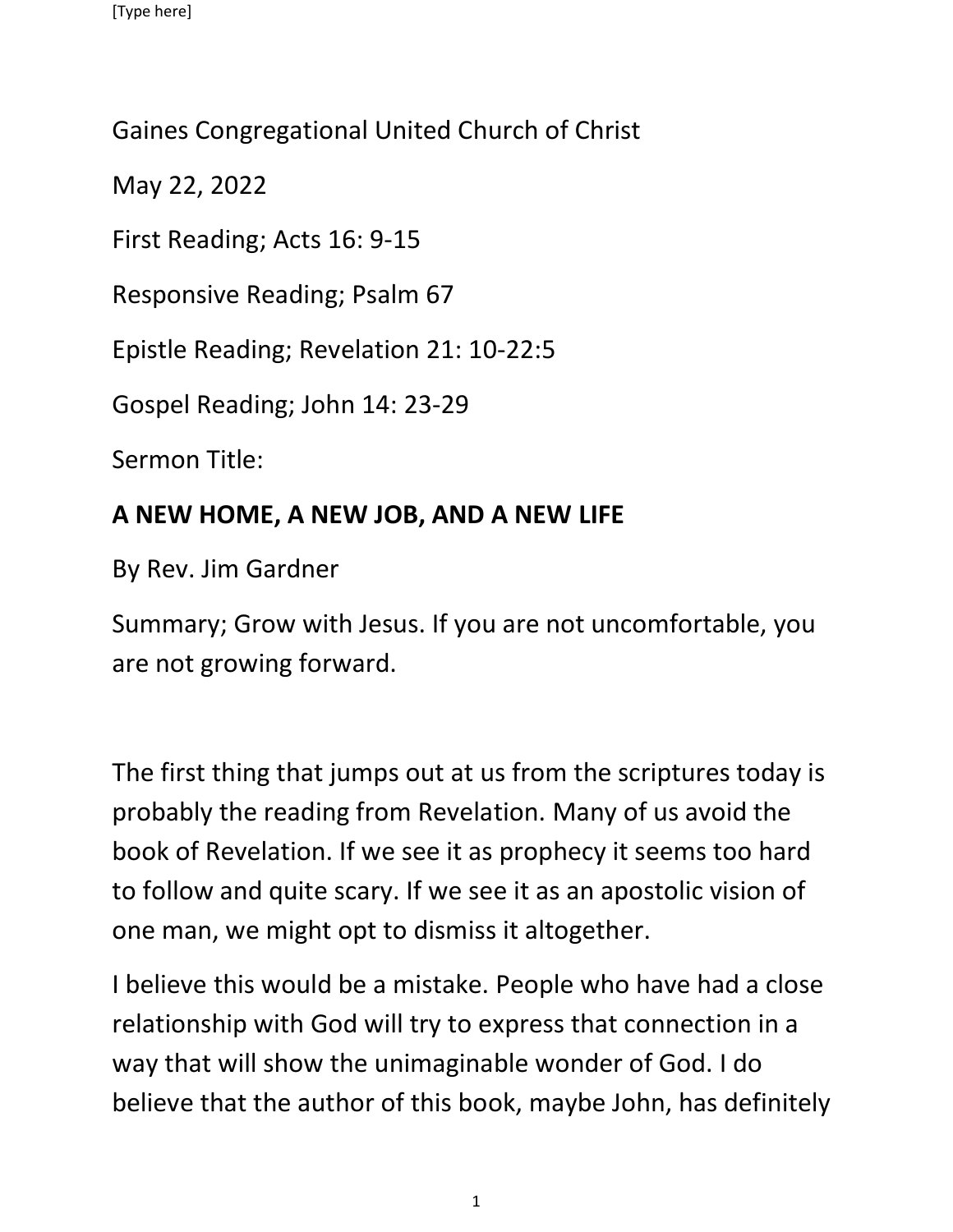had an enlightening experience. John envisions a city that is by our measurements, fourteen hundred to fifteen hundred miles long by fourteen to fifteen hundred miles wide and by fourteen to fifteen hundred miles high and that is just the city proper. This does not start to take into consideration the land it sits on.

If this were not unbelievable enough, this city is totally built of precious metals and gemstones that we have only seen in jewelry or decorative plaques. If you can't wrap your head around anything this jaw dropping don't feel bad. You are not alone.

Matthew, Mark and Luke all try to prepare us to believe what seems impossible when it comes to God. They basically each say, "With men this is impossible, but with God all things are possible."

If all things are possible then why not a city big enough to hold the whole world where all nations are at peace with each other and this city, and country side around it, has perfect weather and is illuminated by the light of God and Jesus?

If this seems all too unbelievable then it might help to realize that this, to a lesser extent, has been predicted over a thousand years earlier in our Psalm reading where it says that all nations would praise God and be judged in righteousness by God. We say, "One nation under God." But the psalm predicts, "All nations under God."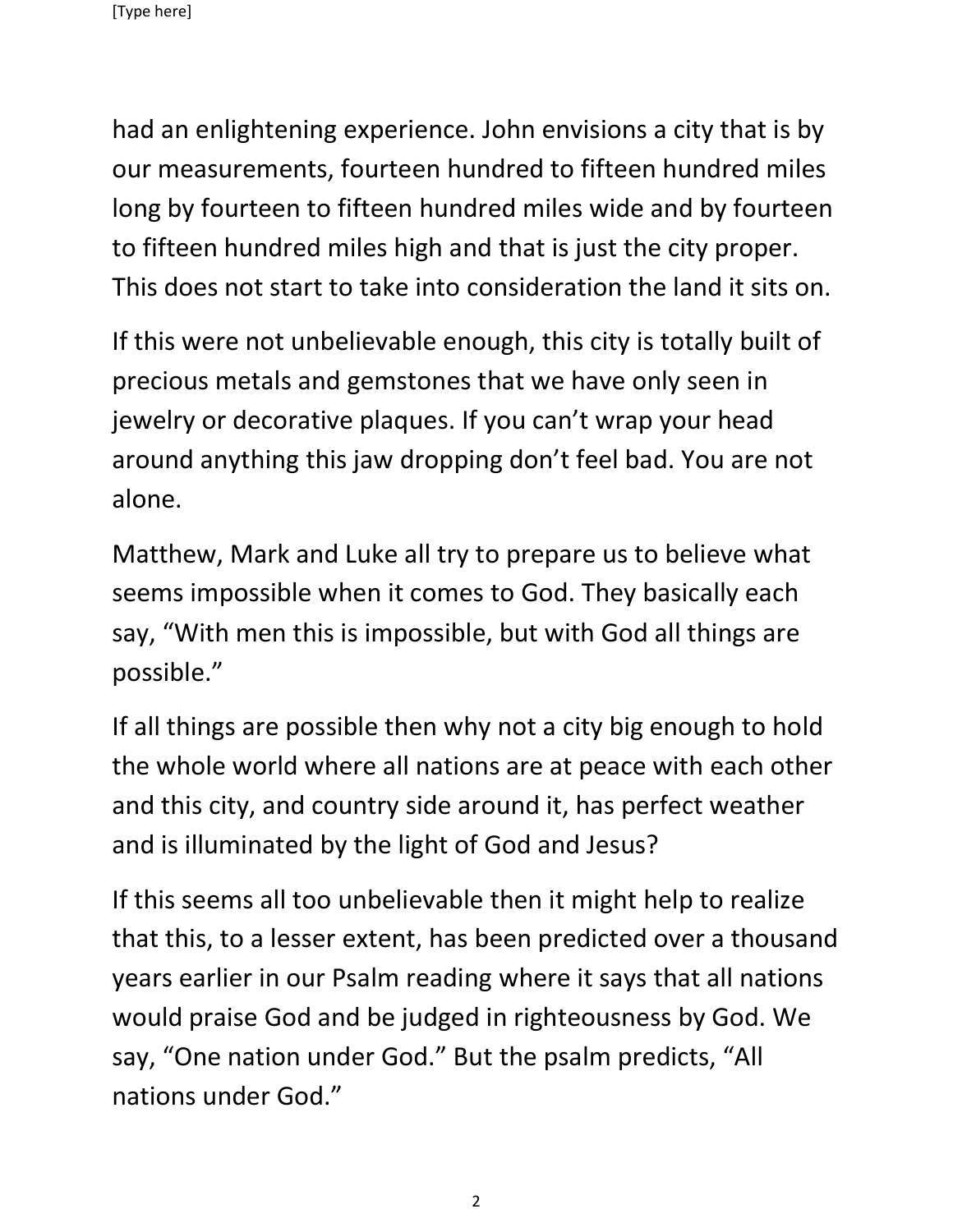If we are going to have any chance of believing what seems impossible maybe we need to start smaller. We need to look at how God has worked throughout history. Paul had a vision and it started the spread of Christianity into Greece and Europe and brought a well connected business woman and her family into the Christian fold. Purple was an expensive commodity sold to the most influential and wealthy members of that society. Lydia opened doors that might very well have been inaccessible to a traveling preacher. Who da thunk it?

In our Gospel Lesson Jesus says that if we love Him and keep His word, He and the Father will come to us and make our home with Him.

We can have Jesus and the Father living with us right here and right now. Jesus was willing to live, and die and be resurrected in Galilee and Jesus is ready and willing to live in our hearts and in our community. Jesus will hold us in His arms and help us through any troubles that we may face. Jesus is all around us but through eyes of faith we need to see Him. Jesus once told the Pharisees that if they could not believe earthly things how could they ever believe heavenly things.

If we want to see God in all His glory, we first need to see Him in our own back yard. Several years ago, George Straight sang a song called "I Saw God Today". I can't sing it so let me read it.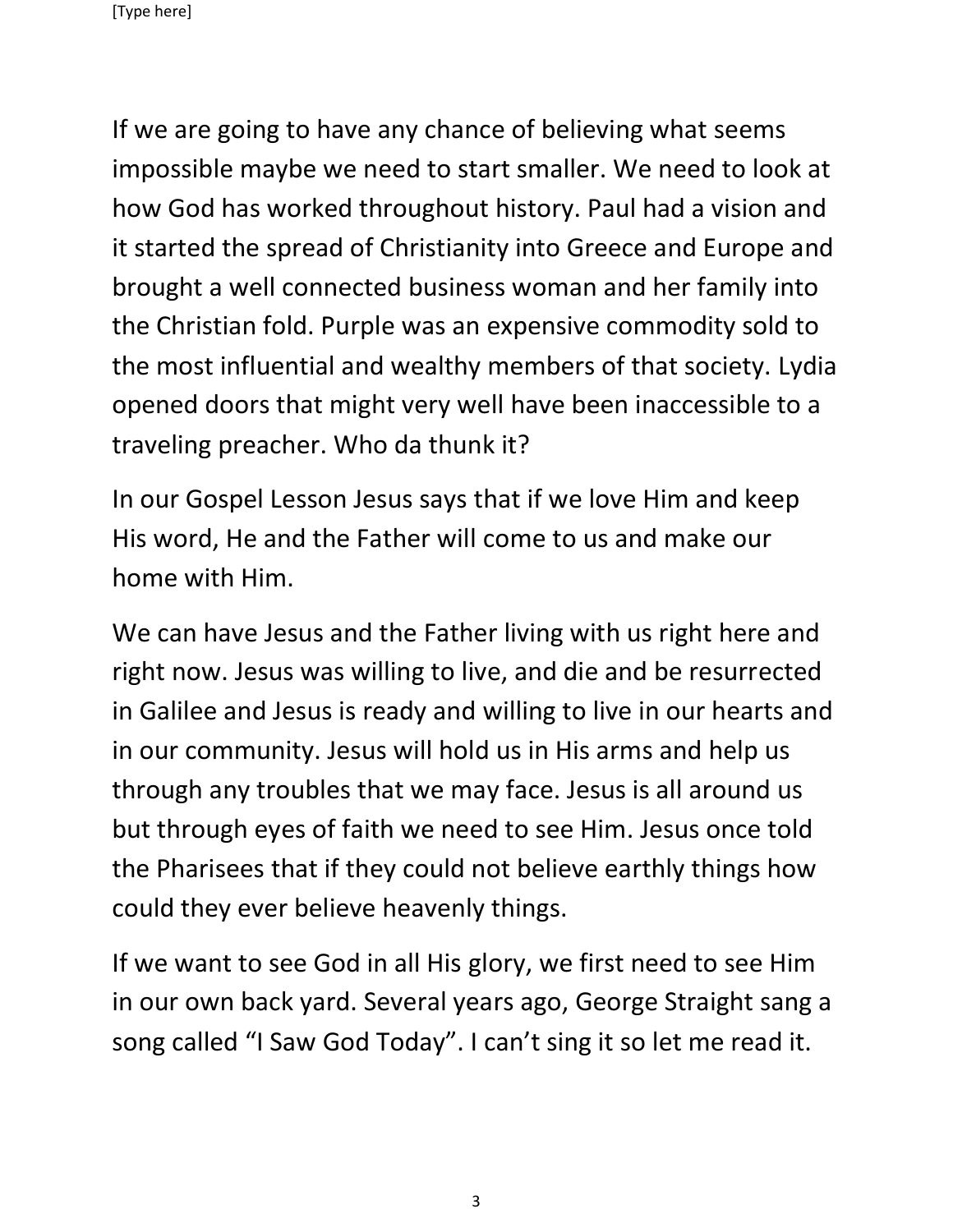*"Just walked down the street to the coffee shop. Had to take a break. I've been by her side for 18 hours straight.*

*Saw a flower growing in the middle of the sidewalk. Pushing up through the concrete. Like it was planted right there for me to see.* 

*The flashing lights, The honking horns. All seem to fade away. In shadow of the hospital. At 5:08. I saw God today.*

*I've been to church. I've read the book. I know He's here. But I don't look. Near as often as I should. Yeah, I know I should. His fingerprints are everywhere. I just look down to stop and stare. Open my eyes and then I swear. I saw God today.*

*Saw a couple walking by. They were holding hands. And she had that glow. Yeah, I couldn't help but notice she was starting to show. Stood there for a minute. Taking in the sky. Lost in that sunset. A splash of amber melting into shades of red.*

*I've been to church. I've read the book. I know He's here. But I don't look. Near as often as I should. Yeah, I know I should.*

*His fingerprints are everywhere. I just look down and stop and stare. Open my eyes and then I swear. I saw God today."*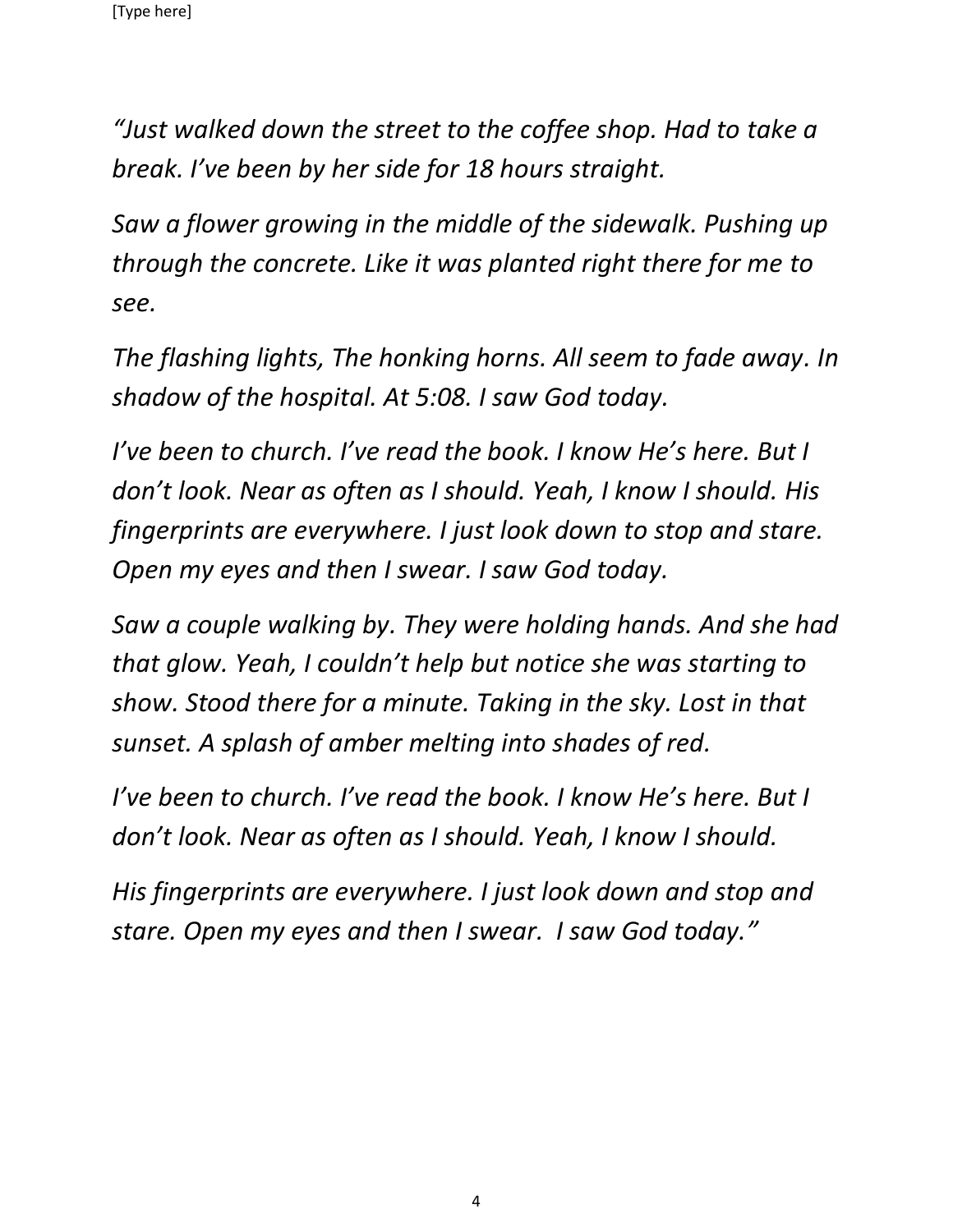We can all see God every day. He's in the flowers. He's in the sunset. He is in a baby's laugh. If we will but see Him around us, we can feel His healing power fill our bodies and souls.

Usually God makes His presence known in small things but every now and then, just when we need it most, He knocks our socks off.

It happened to me in April 2017. My wife was having a problem where her hip would dislocate and she would have to go to Buffalo General to have it manipulated back into place. The 23rd time this happened was at about 4am when she tried to get out of bed to go to the bathroom. The ambulance took off with her and I followed shortly after. I was distraught. I asked God to help me through it. I told God I would never abandon Him but I really needed a sign that He felt my pain. As I came under an overpass, I saw several trees on the right side of the road with the most beautiful Christmas lights that I had ever seen. This was in April. I thanked God and then when I drew closer, I realized that there was not a single light on those trees. There was a light covering of ice on the leafless branches and someone had left the light on the front of a mausoleum that was hidden by a house. That light reflected back through those ice-covered branches. I cried so hard I had to pull over. God had answered my prayer spectacularly. You have a new home with Jesus. Like Lydia You have a new job, be a seller of the word.

5